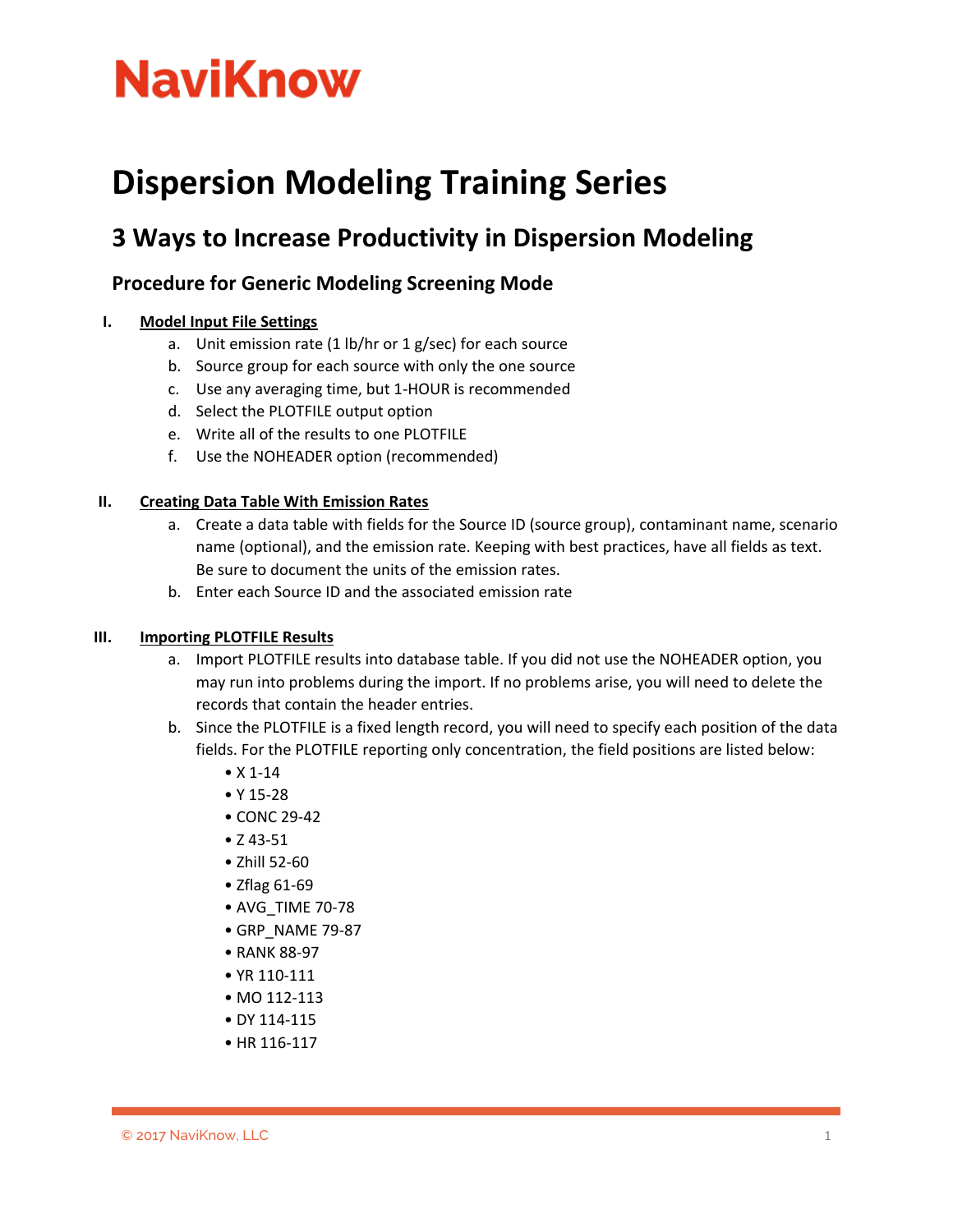# **NaviKnow**

### **IV. Calculating Contaminant Specific Results**

- a. Create query using emission rate data table and PLOTFILE results data table.
- b. First, create a subquery from the PLOTFILE results data table returning the following fields:
	- i. Source group
	- ii. The Maximum concentration value (CONC)
	- iii. Averaging time
	- iv. Rank
- c. The maximum concentration value is based on the following field grouping:
	- i. Source group
	- ii. Averaging time
	- iii. Rank
- d. Join (Inner Join) the subquery result with emission rate data table on source group name
- e. The query should return the following fields:
	- i. Air contaminant name
	- ii. Scenario name
	- iii. The sum of the product of the emission rate and unitized concentration of each source group
- f. The sum of the products is based on the following field grouping:
	- i. Air contaminant
	- ii. Scenario name
	- iii. Averaging time
	- iv. Rank
- g. The final result is the maximum ground-level concentration (GLCmax) for each air contaminant independent of location or time.

NB. The results showing the maximum concentration at each receptor independent of time, involves a subquery nested within a subquery.